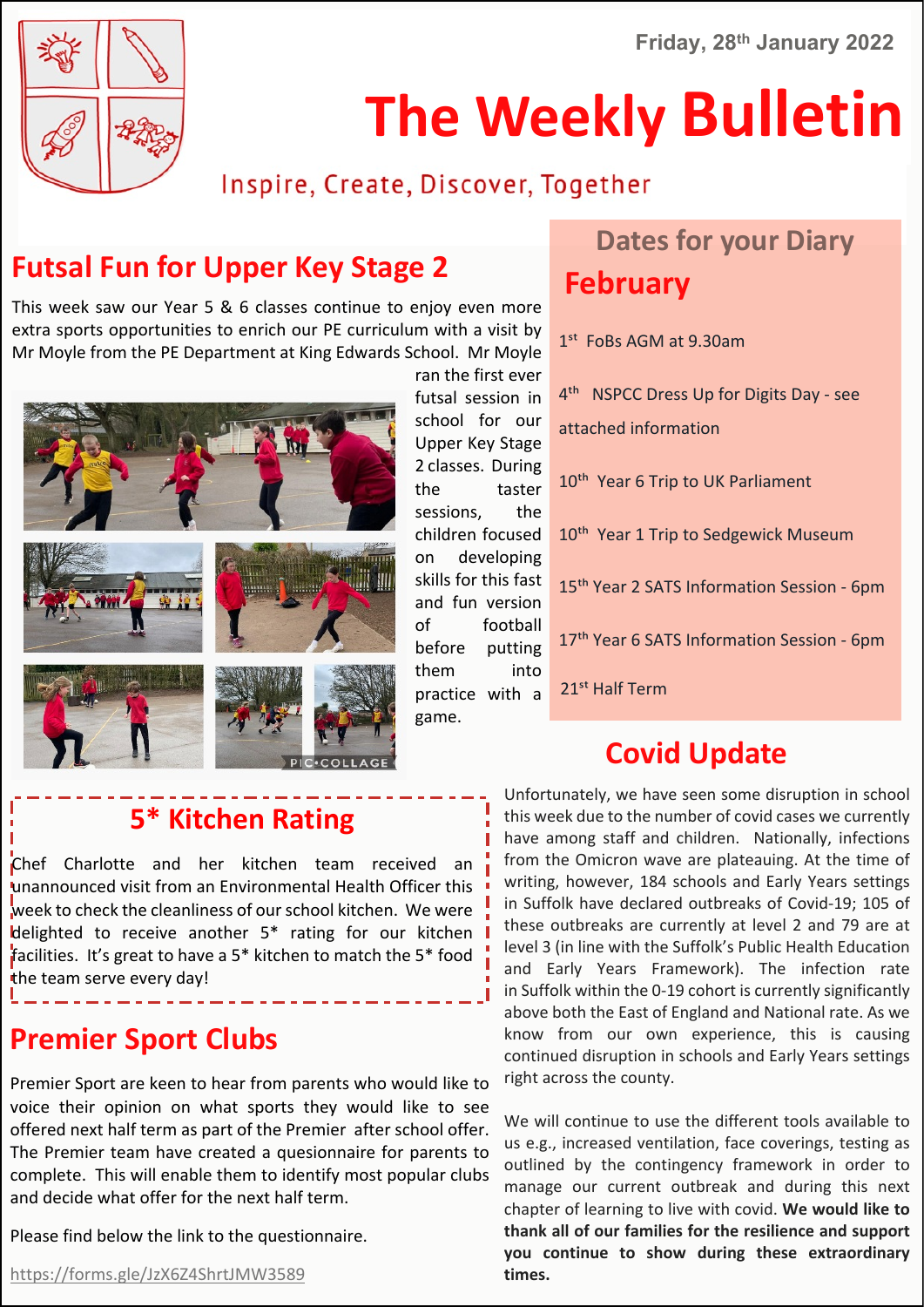#### It's business as usual at Barrow...

Reception enjoyed maths in the wildlife area by building 10's frames from sticks.







THE MANUFACTURE







Year 1 became palaeontologists for the afternoon they learnt about the life of fossil hunter Mary Anning in History.

as

Year 2 have been printing with natural objects in their Art & Design lessons.







#### How to build resilience and  $\frac{d\mathbf{r}}{d\mathbf{r}}$  family emotional health in children

#### Our top tips



#### **Practical ways**

#### **Build positive relationships**

Help them to strengthen and build positive relationships with their friends and other adults. This will help tham to understand, think and communicate with others, as well as contribute to social and emotional development.

#### **Build emotional awareness**

Encourage them to understand. copress and manage their emotions. Children who learn to handle their emotions tend to have better physical and emotional health, do better at school and get on better with friends. Let them know it is ok for them to seek help and support too if they need this

#### **Build independence**

Help them learn to be independent in their actions and thoughts. This will help to develop their confidence, selfefficacy and self-esteem. It will also boost motivation and help them to work through challenges.

#### **Build confidence**

Help them build their confidence by taking on challenges and allow them to learn from it even if they do not manage to complete the challenges.

#### **Get support**

Family Lives is always here to support you through difficult times. For support call our confidential halpline on 0808 800 2222, email us at askus@tamiMiyes.org.uk or chat to us ordina-



- · Give them space to spend quality time with their network of friends. and Insert nnes
- Help them build a positive relationship with themselves and others by letting them spend time doing the things they love.



- Encourage them to get to know who they are and what values they hold.
- · Give them lots of positive encouragement and praise.
- · Share your experiences with them so they can see you understand what they are going through.



- Encourage them to learn problem-solving skills as that is key to building resilience. No matter what the situation or issue is, there is always a resolve for it.
- . Whether they accomplish them or not, encourage them to plan goals and challenges, which help to boost their self-esteem and confidence and independence.
- Help them list all the things they are good at including being kind, helpful and loving and show them. why these attributes are so essential in life.

#### Find out more www.familylives.org.uk



@ Family Lives 2021 Reg company number: 3817762 Reg charity number: 1077722 Regid in England and Wales, 15-17 The Broadway, Hatfield, Hertfordshire, AL9 5H2